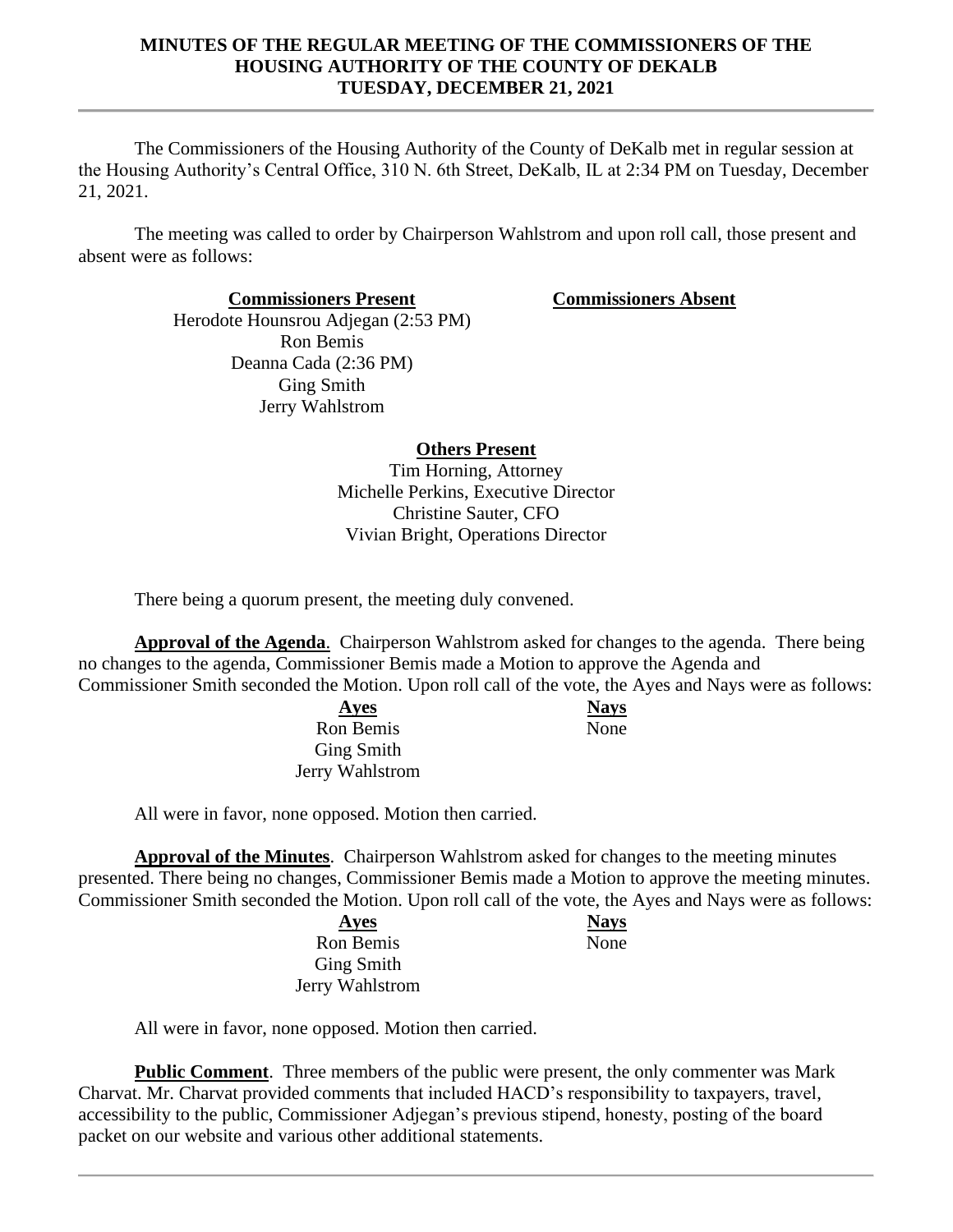**Financial Report, Bills & Payroll**. The November YTD financials were reviewed and discussed noting that all program earnings are over budget year to date. The Nelrod Salary study was discussed noting that re-benchmarking of staff wages is planned for FY23 budget. Staff reviewed and discussed the proposed wage changes with the Commissioners and noted that the FY23 budget will include two new full-time employees for maintenance and case management staffing needs. The following items were also shared with the Commissioners: Staff will provide preliminary FY23 wage budget information and the Executive Director's FY22 evaluation packet at the January meeting; Commissioners will approve the selected FY23 auditing firm at the January meeting; the FY23 preliminary agency budget will be reviewed at the February meeting; the Executive Director's FY22 evaluation will be reviewed at the February meeting; and no information has been received from HUD on CY2023 funding outlook.

The bills and payroll were submitted to the Commissioners for approval of payment. Commissioner Bemis moved that the bills and payroll be approved as submitted. Commissioner Adjegan seconded the Motion. Upon roll call, the Ayes and Nays were as follows:

> **Ayes Nays** Ron Bemis Herodote Hounsrou Adjegan Deanna Cada Ging Smith Jerry Wahlstrom

None

All were in favor, none opposed. Motion then carried.

**Report of the Secretary-Treasurer/Executive Director.** *Legal.* Attorney Horning provided an update on current tenant evictions and court actions including one applicant administrative review and one applicant informal review involving legal aid. Horning noted that he has consulted and assisted ED Perkins with recent FOIA's and has also responded to the Public Access Bureau for recent complaints. Perkins remarked on vacancy across Public Housing and the Housing Choice Voucher Program noting that Staff continues to work diligently to fill the vacancies and that terminations have somewhat subsided however, there is continued difficulty with applicants responding and providing the required documentation to determine final eligibility and proceed to lease up.

*Sunset View Apartments [Hinckley] - Fire.* All four dislocated tenants have vouchers, and one has already released in building A, another tenant will be taking an upcoming unit that is in eviction process and will need to be rehabbed. The two other victims of the fire have found new homes and are or will be leasing shortly. The final fire cause will be ruled as undetermined. Weather permitting the restoration company will work on clearing debris and begin planning for rebuild, which we believe to begin in mid to late spring.

*Rental Assistance Demonstration [RAD].* No further action with RAD this month.

*Capital Projects.* Perkins provided a brief overview noting that difficulty continues in the ability to acquire materials. The number of projects has slowed down with a focus on the Civic Water Pipe Replacement project. Planning and communication efforts are underway. Staff will be working on timelines and relocation strategies in the next month with a target of mid-February 2022 to begin the first floor. All materials must be onsite before the notice to proceed is issued.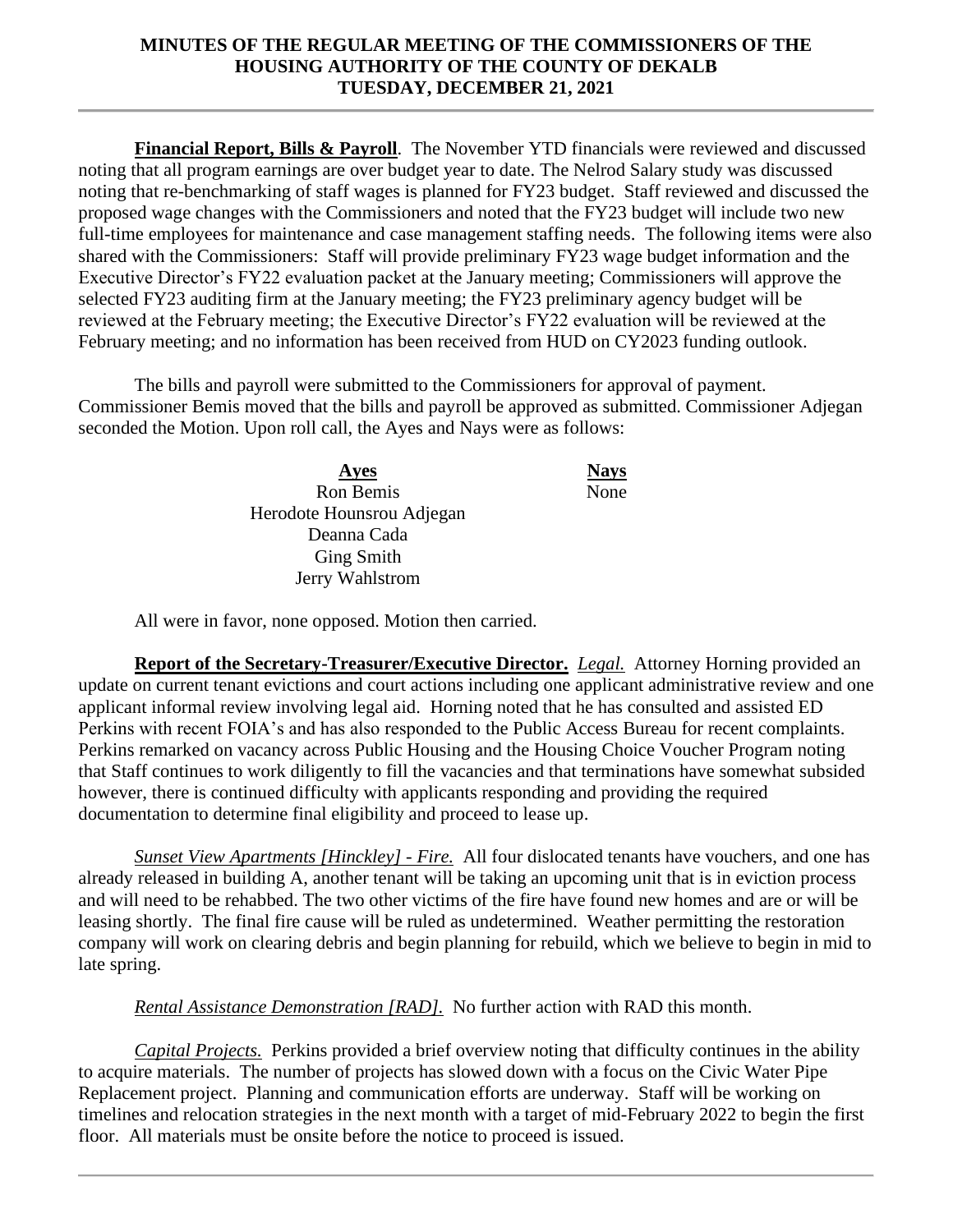# *Housing Needs – project discussion.* No update.

Perkins reviewed some general items recapping leasing status of the Emergency Housing Vouchers, the updated FOIA report and that this is the "longest night of the year" and that our local Continuum of Care is holding a memorial service for homeless persons who passed in 2021.

# **Reports of Committees**. None

**Resolutions**: The Board was presented with **Resolution 22-17 5-Year Capital Action Plan 2022-2026.** Approval of the resolution would maintain HUD compliance for planning and proposed spending within the Public Housing Capital Fund Grant program for years 2022-2026. Commissioner Cada made a Motion to approve, and Commissioner Adjegan seconded the Motion. The Ayes and Nays were as follows:

> **Ayes Nays** Deanna Cada Herodote Hounsrou Adjegan Ron Bemis Ging Smith Jerry Wahlstrom

None

**Ayes Nays**

None

All were in favor, none opposed. Motion then carried.

The Board was presented with **Resolution 22-18 PHA Plan Certification for the Annual Plan FYB 4/1/22.** Approval of the resolution certifies compliance with the elements listed and mandated by HUD and is part of the PHA 5-Year Plan and PHA Annual Plan. Commissioner Adjegan made a motion to approve the resolution. Commissioner Smith seconded the Motion. The Ayes and Nays were as follows:

| Ayes                      |  |
|---------------------------|--|
| Herodote Hounsrou Adjegan |  |
| Ging Smith                |  |
| <b>Ron Bemis</b>          |  |
| Deanna Cada               |  |
| Jerry Wahlstrom           |  |

All were in favor, none opposed. Motion then carried.

The Board was presented with **Resolution 22-19 Property, Liability & Work Comp Insurance Renewal.** Approval of the resolution would allow the Executive Director to renew the property, liability, and workers compensation insurance with AHRMA at the annual cost of \$159,273. Commissioner Smith made a motion to approve the resolution. Commissioner Cada seconded the Motion. The Ayes and Nays were as follows:

> **Ayes Nays** Ging Smith Deanna Cada Ron Bemis Herodote Hounsrou Adjegan Jerry Wahlstrom

None

All were in favor, none opposed. Motion then carried.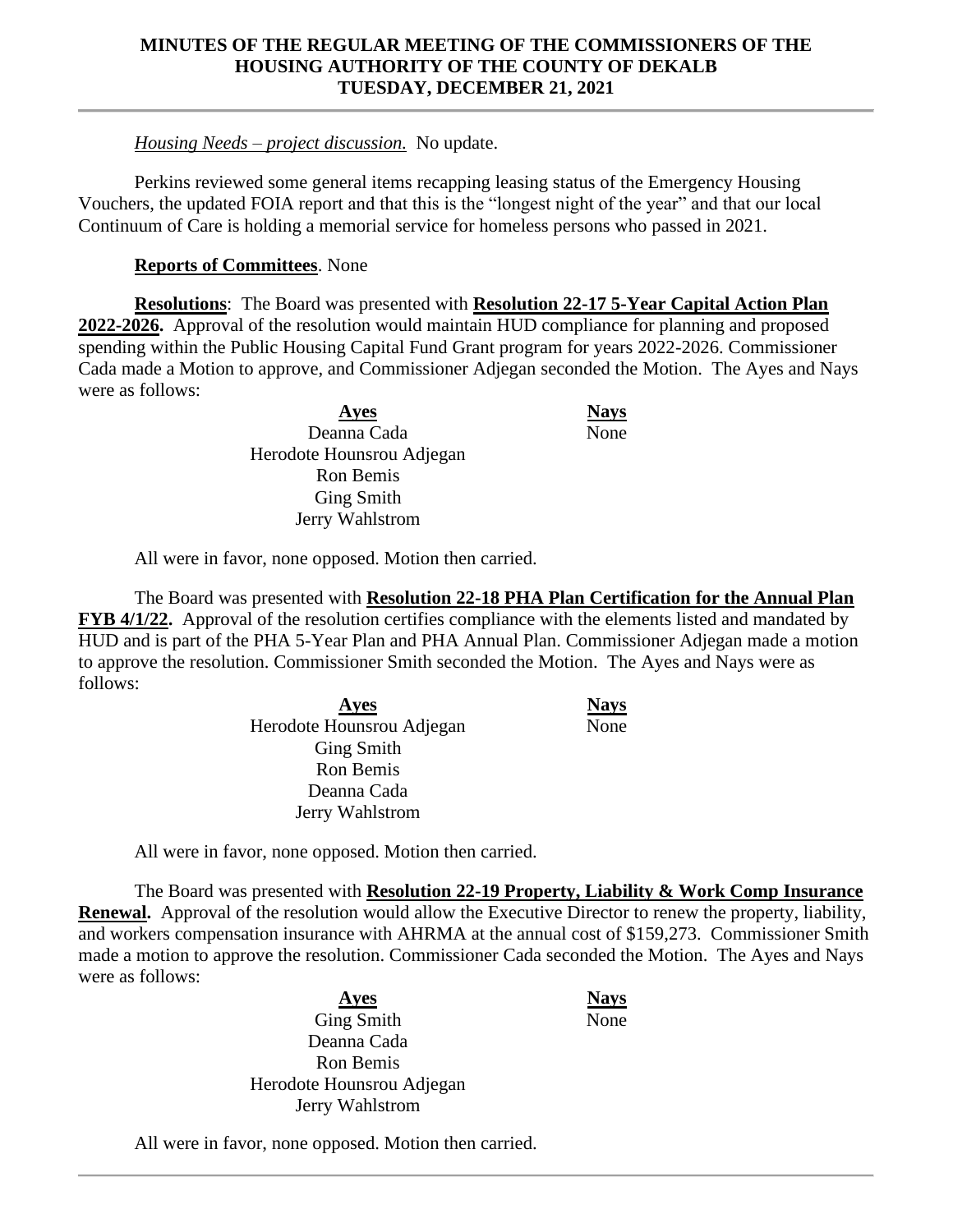**Old Business.** No old business.

**New Business***.* No new business.

**Adjournment**. There being no further business to come before the Commissioners, Chairperson Wahlstrom asked for a Motion to adjourn the regular meeting. Commissioner Bemis made a motion to adjourn. Commissioner Smith seconded the Motion. The Ayes and Nays were as follows:

> **Ayes Nays** Ron Bemis Ging Smith Herodote Hounsrou Adjegan Deanna Cada Jerry Wahlstrom

None

All were in favor, none opposed. Motion then carried.

The meeting was adjourned at 3:39 PM until the regular meeting scheduled to take place, in person on Tuesday, January 18, 2022, at 2:30 PM at 310 N. 6th Street, DeKalb IL 60115.

\_\_\_\_\_\_\_\_\_\_\_\_\_\_\_\_\_\_\_\_\_\_\_\_\_\_\_\_\_\_\_\_\_

**CHAIRMAN** 

(SEAL)

ATTEST:

\_\_\_\_\_\_\_\_\_\_\_\_\_\_\_\_\_\_\_\_\_\_\_\_\_\_\_\_\_\_\_ SECRETARY-TREASURER